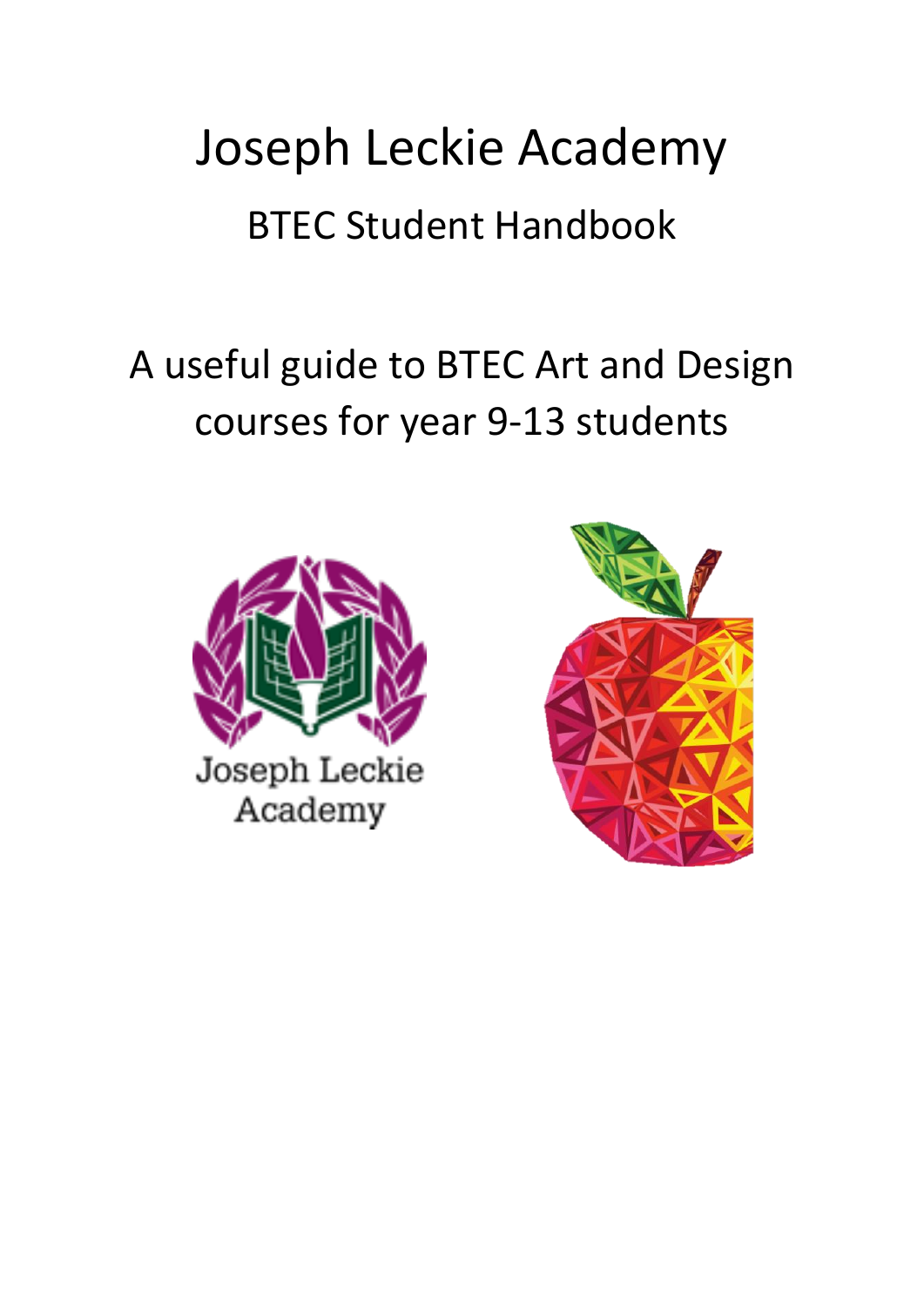# **Contents**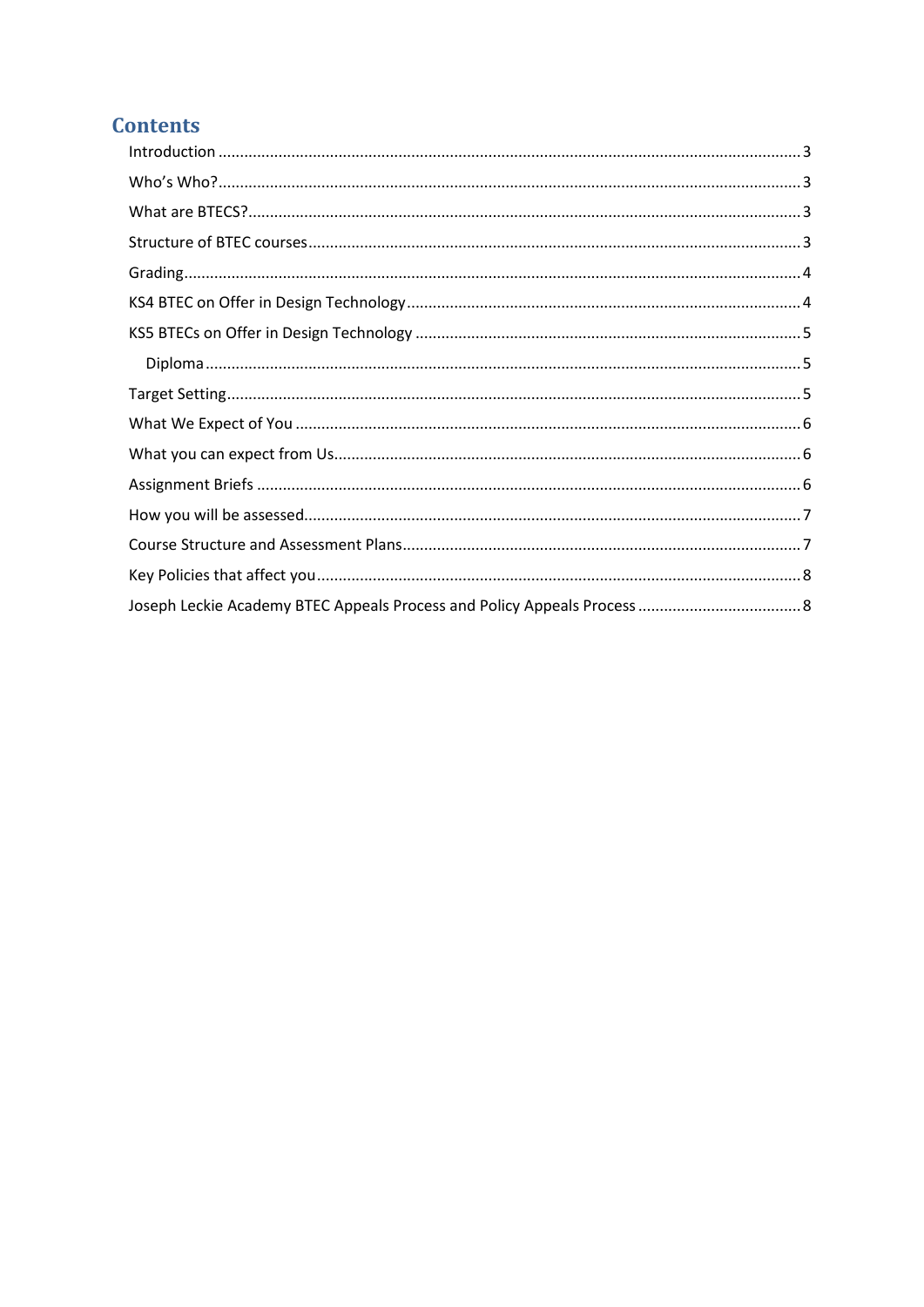# <span id="page-2-0"></span>**Introduction**

This has been produced by Joseph Leckie Academy staff to support all students who are studying towards a BTEC qualification in Years 10-13. It is designed to help you understand what is involved in your BTEC course and provide you with information to help you be successful in completing it effectively. It will also include a number of important links to other documents and websites where you will find further useful information. Therefore, it is a very useful tool for you to refer and use throughout your course.

It is important to remember however that your teachers and course leaders remain the best people to answer any queries you have if you are not able to find the answer within this handbook.

Good luck with your chosen BTEC and we hope you enjoy the course(s) you are studying!

# <span id="page-2-1"></span>**Who's Who?**

Joseph Leckie Quality Nominee (all BTEC courses)- Mr Banbery

Art and Design Lead Internal Verifier- Mr Potter

BTEC Level 3 Art and Design Graphics Diploma Assessors- Miss McKinley, Mrs Patel, Mr Radburn, Mr Potter

BTEC Level 2 First Art and Design Assessors – Mr Potter, Miss McKinley, Mrs Patel, Mr Radburn

# <span id="page-2-2"></span>**What are BTECS?**

BTEC qualifications are suitable for a wide range of students. They encourage and recognise achievement in students, some of whom may not be getting the most out of 'traditional' academic study. They will enhance skills you already have and encourage you to think about relating your learning to real-life situations through vocational contexts.

# <span id="page-2-3"></span>**Structure of BTEC courses**

- Each BTEC is made up of a number of units. The number of units is dependent on the level and size of the BTEC being studied.
- For example, a BTEC Level 2 First Award in Art and Design is made up of 4 units.
- Other qualifications have more units; some are mandatory (you must study them) while others are optional to the centre.
- In order to achieve each unit, you must achieve a minimum of a pass in all of the assignments to complete the unit.
- The level 1/2 BTEC course in Art and Design offered in school is primarily a portfolio based qualification with some exam and practical elements.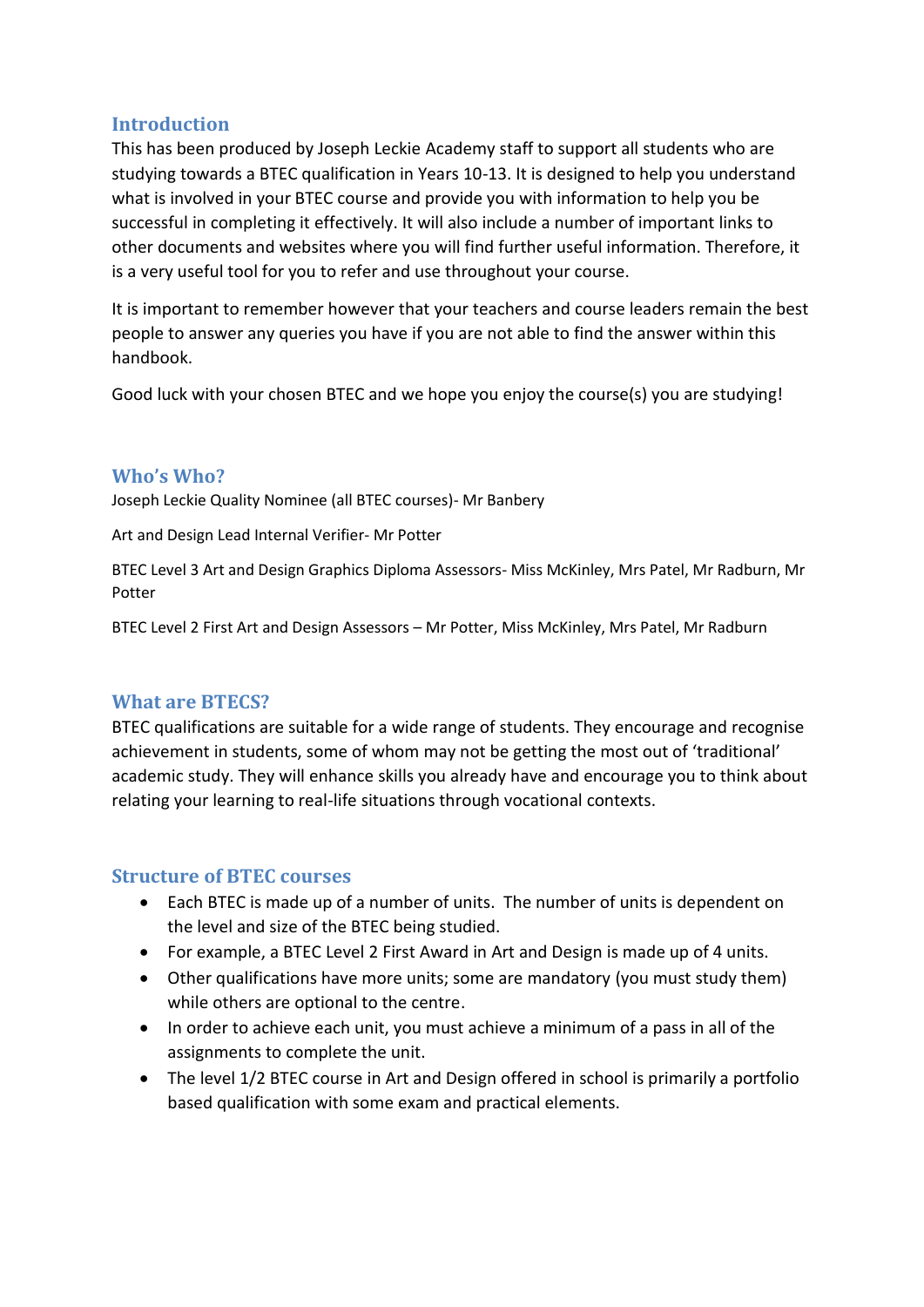# <span id="page-3-0"></span>**Grading**

BTEC units are graded individually; At level 2 each unit is graded Level One Pass, Level Two Pass, Merit or Distinction, according to how you perform against a set of criteria.

At level 3; each unit is graded pass, merit or distinction. Again these are awarded based on your responses to set criteria.

Once you have completed all units, Edexcel calculates an overall grade. Level One Pass, Level Two Pass, Merit, Distinction and Distinction\* grade. Based on how well you have achieved at each unit.

For Level 1/2 BTEC courses, a Distinction \* is equivalent to an 8 grade GCSE, a Distinction to an 7, a Merit is a 6, a Level 2 Pass to a 4 and a Level 1 Pass to an 1.

For Level 3 BTEC Courses, a Distinction\* is equivalent to an A\* grade at A Level, a Distinction to an A, a Merit to a C and a Pass to an E.

# <span id="page-3-1"></span>**KS4 BTEC on Offer in Design Technology**

The Pearson BTEC Level 1/Level 2 First Award in Art and Design is taught over 120 guided learning hours (GLH). It has core and optional specialist units.

Learners must complete the two core units, and a choice of optional units to reach a total of 120 GLH.

This BTEC First Award has units that your centre assesses (internal) and a unit that Pearson sets and marks (external).

# **4 Qualification structure**

The Edexcel BTEC Level 1/Level 2 First Award in Art and Design is taught over 120 guided learning hours (GLH). It has core and optional specialist units.

Learners must complete the two core units, and a choice of optional units to reach a total of 120 GLH.

This BTEC First Award has units that your centre assesses (internal) and a unit that Edexcel sets, you mark and Edexcel moderates (external).

| Edexcel BTEC Level 1/Level 2 First Award in Art and Design |                                                       |                             |            |  |
|------------------------------------------------------------|-------------------------------------------------------|-----------------------------|------------|--|
| Unit                                                       | <b>Core units</b>                                     | <b>Assessment</b><br>method | <b>GLH</b> |  |
| $\mathbf{1}$                                               | Introduction to Specialist Pathways in Art and Design | <b>Internal</b>             | 30         |  |
| 2                                                          | Creative Project in Art and Design                    | External                    | 30         |  |
|                                                            | <b>Optional specialist</b>                            |                             |            |  |
| 3                                                          | Communicating Ideas in 2D                             | <b>Internal</b>             | 30         |  |
| 4                                                          | Communicating Ideas in 3D                             | <b>Internal</b>             | 30         |  |
| 5                                                          | Developing an Art and Design Portfolio                | Internal                    | 30         |  |
| 6                                                          | Investigating Contextual References in Art and Design | <b>Internal</b>             | 30         |  |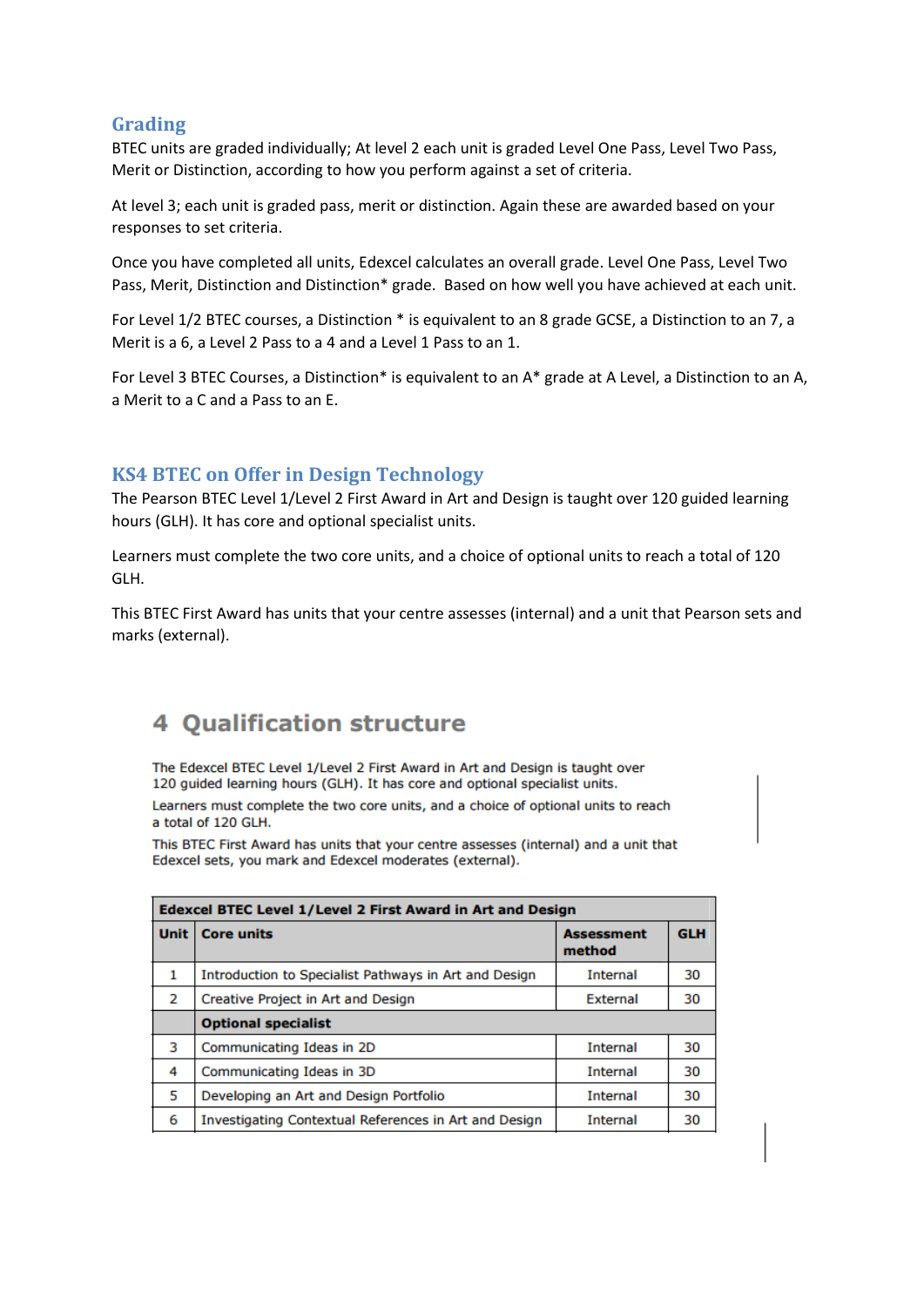# <span id="page-4-0"></span>**KS5 BTECs on Offer in Design Technology**

#### <span id="page-4-1"></span>**Diploma**

The Pearson BTEC Level 3 Diploma in Art and Design Graphics has 720 guided learning hours (GLH). This qualification is broadly equivalent to two A-levels

It consists of four mandatory units and five optional specialist units. Two of the mandatory units are assessed externally (work is submitted to Pearson for Assessment)

The qualification is designed to give learners a technical understanding of graphics. Learners gain knowledge and skills in areas such as typography, illustration and web design to produce vocational projects in graphic design. Learners choose an optional unit in another art and design discipline that complements the subject and gives breadth to their practice. The qualification is for post-16 learners intending to gain employment in graphic design, possibly after further study in higher education. The qualification is usually studied over two years alongside additional qualifications.

#### <span id="page-4-2"></span>**Target Setting**

The school will set you a target grade (FFT if GCSE course or ALPS/ ALIS for A-level) for the BTEC course you are studying. This will help you to self-assess your progress throughout each unit of work. You may be asked to improve the standard of your work to try to achieve your target grade.

Remember that your final BTEC grade of Pass, Merit, Distinction or Distinction \* is based on different pieces of coursework/ performance/ external assessments, so it is important that you do your best in every assignment as they all count.

As well as getting specific feedback on your coursework after you have handed it in and it has been marked, you will also receive some more general targets when your target grade is set near the start of a Unit.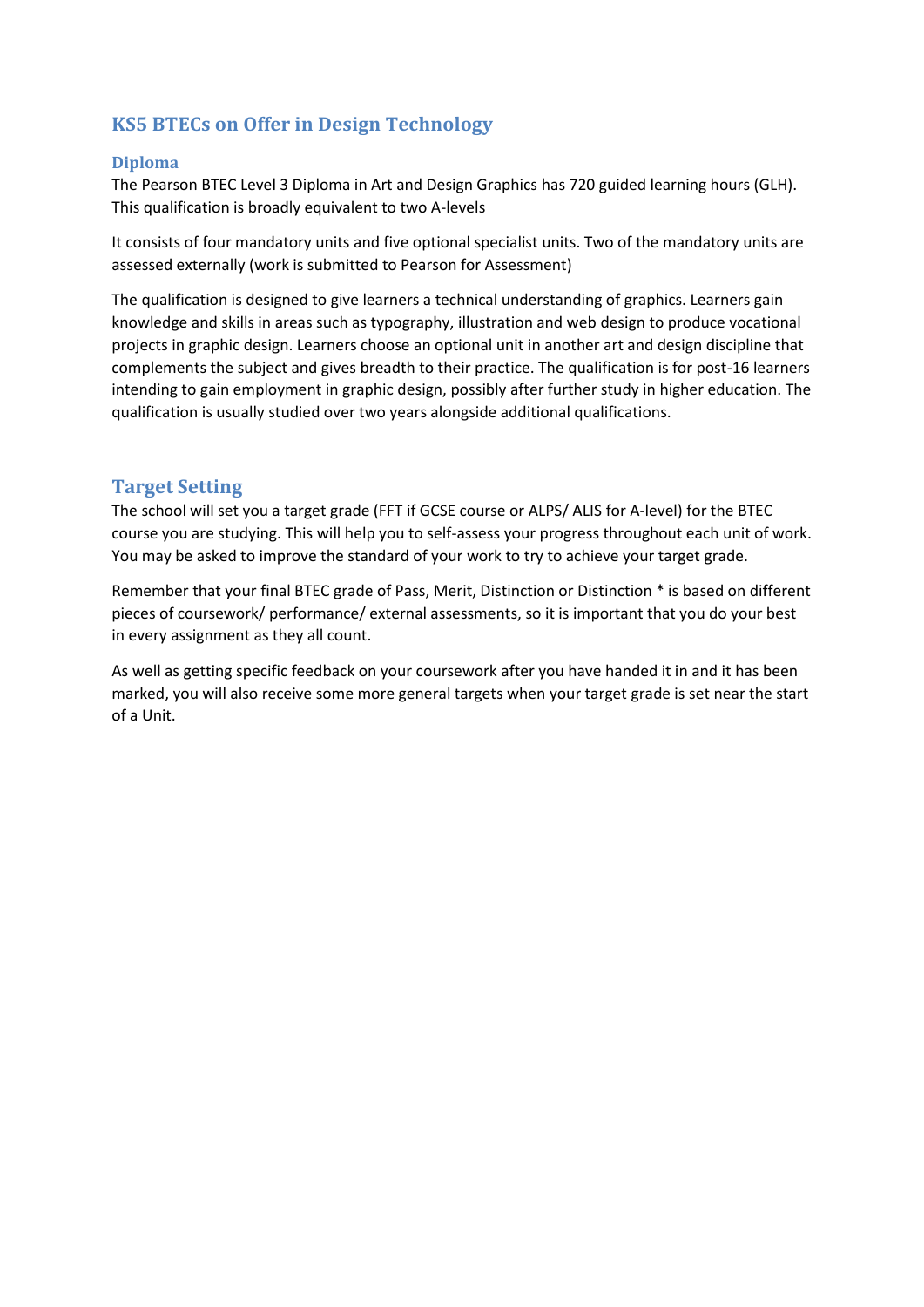# <span id="page-5-0"></span>**What We Expect of You**

Your BTEC course will be different in some ways to the rest of your subjects, although it will be the same in other ways.

We expect good attendance at and punctuality to lessons.

We expect you to be able to follow the school behaviour expectations.

We expect you to contribute positively in lessons.

We expect you at times to work outside of lessons – an independent approach to your studies, being organised and working from your own initiative are vital when primarily portfolio based units are involved in your assessment.

We expect you to ask for help if you are confused or if you are struggling to complete work to a deadline you have been set.

We expect you to hand in work that is organised and neatly presented and can be easily identified as your own work.

# <span id="page-5-1"></span>**What you can expect from Us**

All staff who teach BTEC courses will do their very best to provide you with high quality teaching and learning experiences.

They will also make the experience as relevant to the particular sector you are studying as possible. This will include using links where possible with people and organisations within the relevant industry.

All staff will support your progress in class and where possible will provide additional support outside of lesson time to ensure you realise your potential within the subject.

Any coursework that you submit will be marked and assessed within a two week timescale. Staff will also give you the opportunity to improve and upgrade your work if you are keen to do so or if your work has not yet achieved a Pass grade. You will be given interim and final feedback on your work to understand your grading and also where you can improve (where possible).

All BTEC Students will be registered at Edexcel by the school examination officer.

All BTEC final grades will be released to students on GCSE and GCE results days.

# <span id="page-5-2"></span>**Assignment Briefs**

You will follow assignment briefs for each of your units. These will be issued by your teacher at the start of each unit. They are your point of reference and should always be at hand, especially when writing your assignments.

Each assignment brief is internally verified before distribution and will tell you:

- a clear title and/or reference so that the learner knows which assessment it is
- the unit(s) and learning aim(s) being addressed
- a scenario, context, brief or application for the task
- task(s) that enable the generation of evidence that can be assessed against the assessment criteria
- details of the evidence that the learner must produce
- clear timings and deadlines for carrying out tasks and providing evidence.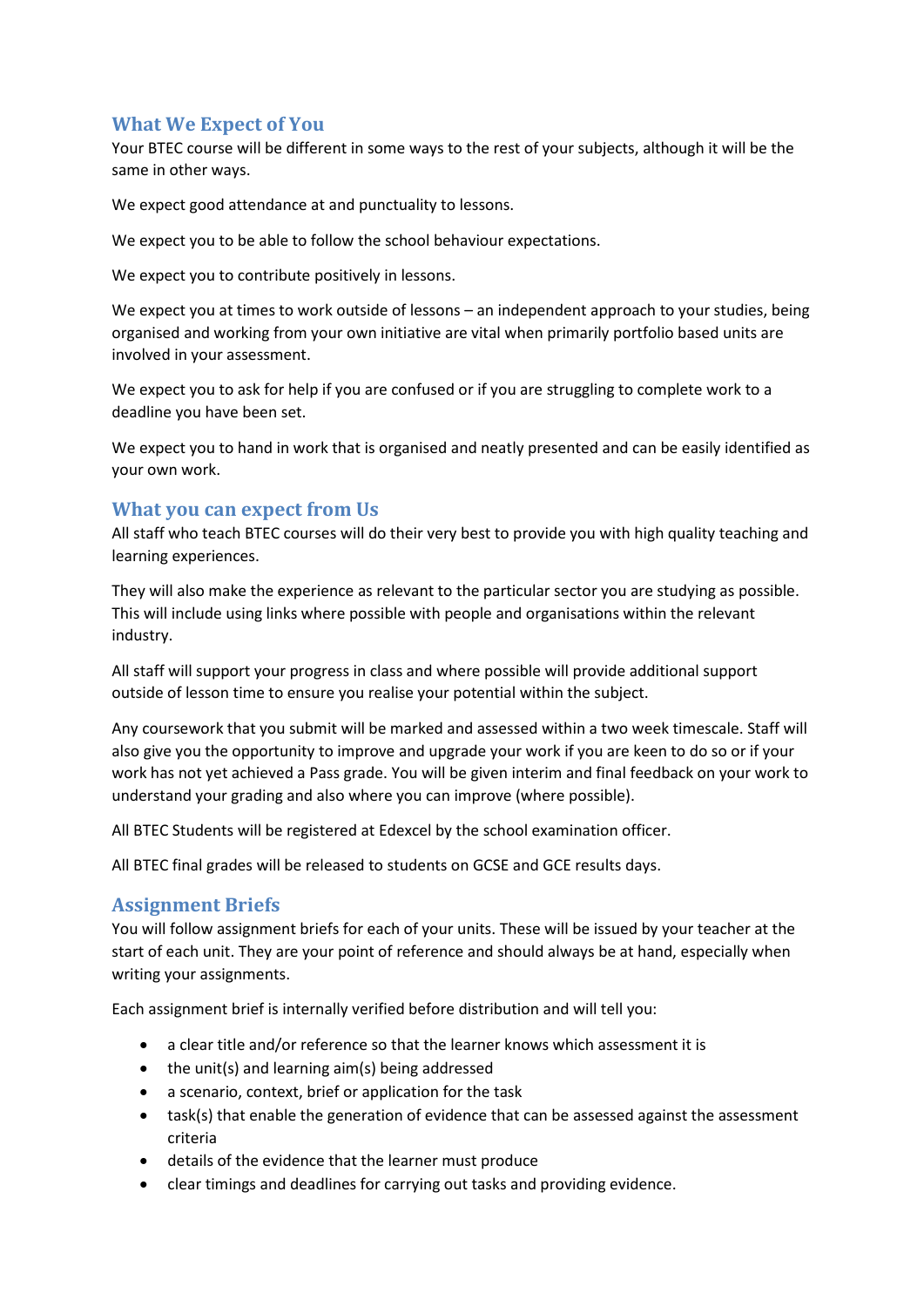# <span id="page-6-0"></span>**How you will be assessed**

After each assignment you will submit your work to your tutor

Each time you submit an assessment you must fill out, sign and date a declaration to confirm that the work produced is your own.

Your assessor will mark the work and, within two working weeks, give you a form showing you which criteria you have met.

You **must meet the deadline** stated on your assignment brief; failing to meet the stated deadline will mean you are NOT entitled to a resubmission date and the Lead Internal Verifier will not be permitted to authorise a resubmission date. **Therefore you will not pass any assignment you submit late**. If there are extenuating circumstances, you must speak to your assessors and they will pass on your concerns to the academy exam secretary.

You should regard all assessment marks as provisional until units have been through the IV process. This is where the standard of what you have produced will be looked at and standardised across all of the different classes to ensure your grade is fair and accurate.

If you have submitted your work on time you may have a two week extension to resubmit your work. You assessor cannot give you any guidance on how to improve your work, feedback is limited to telling you what assessment grading criteria you have or have not achieved.

# <span id="page-6-1"></span>**Course Structure and Assessment Plans**

All BTEC courses are primarily based on coursework – however with both the NQF 2012 BTEC Level 2 qualification and the NQF 2016 BTEC Level 3 qualification there are externally assessed units. You will complete a number of assignment projects. Each one is part of the overall qualification and you will be required to complete all of them to pass the course.

Each BTEC will be taught by a specialist subject teacher.

Each unit will be based on a different topic related to the course. The detail of each unit can be found in the course specification.

Each course is organised at the start of the year so that there is a clear order to the units that you complete.

Each BTEC course is unique; therefore, your assessor will outline this to you.

Your Assessor will have devised an assessment plan for the units you will work through during the course – either KS4 or KS5